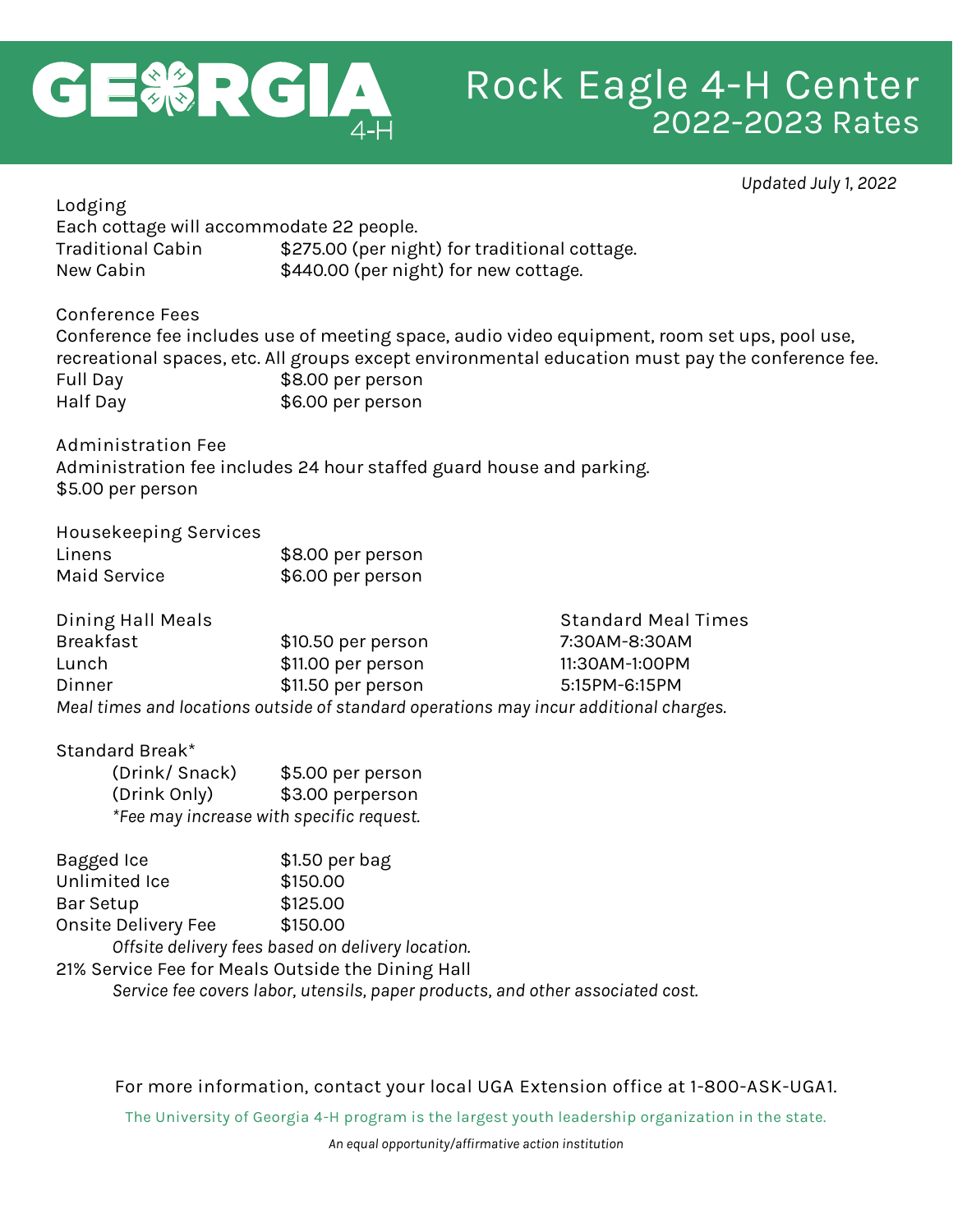### **Special Meal Charges**

Banquets, Picnics, Cookouts, and other special meal pricing will be coordinated with the dining hall manager.

**Health Cottage**  $$150$  **per day** *Only available to groups providing onsite nurses station.*

**Extra Miscellaneous Charges**

| <b>Building Reset Fee</b> | \$150 per set up                                          |
|---------------------------|-----------------------------------------------------------|
|                           |                                                           |
|                           | • Initial building set up included in the conference fee. |
| Copy and Fax Charges      | \$.20 per copy                                            |
| <b>Custom Field Paint</b> | \$250 per field                                           |
| Hay Bales                 | \$10.00 per bale                                          |
| Lifeguards                | \$13.50 per guard per hour                                |
| Stage Rental & Set Up     | \$10.00 per 4'x4' section (maximum size 16'x20')          |
| Sound Technician          | \$30 per hour                                             |
|                           |                                                           |

Charges for damages incurred while using facility, will be determined by appropriate Department Head and/or Center Director. Charges are based on current cost for replacement and cost of labor.

**Founders Lodge**

Founders lodge consist of eight double occupancy rooms with bathrooms. The lodge has a conference room as well as a commons area featuring dining area, lounge, and patio. Room rate includes a contienental breakfast. Additional meal prices based on selection.

| Room Rate   | \$80.00 per person |
|-------------|--------------------|
| Minimum Fee | \$550.00 per night |

### **Pioneer Camp**

The pioneer camp accommodates approximately 50 people in rustic four-sided wooden shelters. Shelters are not furnished with beds or cots. A pavilion is equipped with refrigeration units in an enclosed area. Indoor restrooms with showers are located adjacent to the pavilion. Pioneer camp is closed during the winter.

| Deposit         | \$50.00           |
|-----------------|-------------------|
| Per Person Rate | \$12.00 per night |

**Environmental Education** *Overnight Environmental Education Programs*  Students and adults pay the same fee for environmental education programs.

*3 day/ 2 Night Program*

| $\sim$ $\sim$ $\sim$ $\sim$ $\sim$ $\sim$<br>Traditional Cabins | \$152.00 per person |
|-----------------------------------------------------------------|---------------------|
| New Cabins                                                      | \$156.00 per person |

*Includes 7 meals, 6 two hour day sessions, and 4 one hour evening sessions.*

**For more information, contact your local UGA Extension office at 1-800-ASK-UGA1.**

**The University of Georgia 4-H program is the largest youth leadership organization in the state.**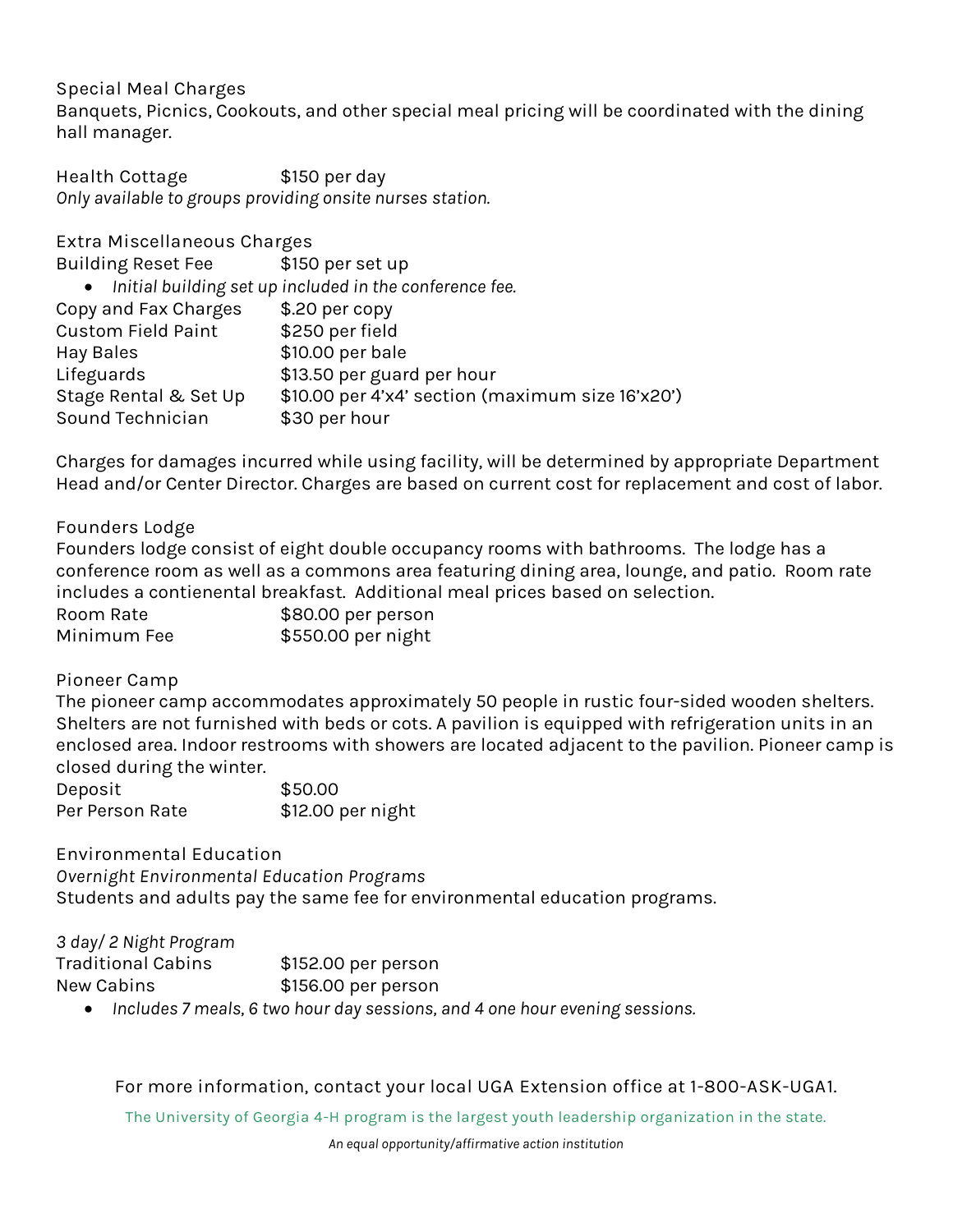*2 day/ 1 Night Program* Traditional Cabins \$89.50 per person New Cabins \$91.50 per person

*Includes 4 meals, 3 two hour day sessions, and 2 one hour evening sessions.*

*Day Use Environmental Education Programs*

Students and adults pay the same fee for environmental education programs.

| Package |                                   | Cost Per Person |
|---------|-----------------------------------|-----------------|
| $A -$   | One 2 hour session and 0 meals    | \$15.00         |
| $B -$   | One 2 hour session and 1 meal     | \$35.00         |
| $C -$   | Two 2 hour sessions and 0 meals   | \$25.00         |
| $D -$   | Two 2 hour sessions and 1 meal    | \$35.00         |
| $E -$   | Two 2 hour sessions and 2 meals   | \$45.50         |
| $F -$   | Three 2 hour sessions and 0 meals | \$35.00         |
| $G -$   | Three 2 hour sessions and 1 meal  | \$45.00         |
| $H -$   | Three 2 hour sessions and 2 meals | \$55.50         |

#### *Discovery Program (K - 2nd Grade)*

Two 1 hour sessions for children in kindergarten through second grade. Program includes a tour of the Diane Davis Museum of Natural History. \$15.00 per student

**Adventure Programs**

Our Adventure Program is designed to fit the needs of any group from corporate teams trying to become effective leaders all the way to a group of friends trying to fill a Saturday!

If you are interested in bonding as a group or honing a certain skill (Trust, Communication, Cooperation and so on) we can help you.

*Low Challenge Course*

The low challenge course consist of warm up activities, initiatives, problem, and low elements.

| 2 Hour Program | \$30.00 per person |
|----------------|--------------------|
| 3 Hour Program | \$35.00 per person |
| 4 Hour Program | \$40.00 per person |

*High Challenge Course*

Times vary based on group size and program selection. Adventure Course \$45.00 per person Swing Shot \$45.00 per person

*Low and High Challenge Course Combination* Combine the best of both program options. 3 Hours of Low Challenge Course and the Adventure Course \$80.00 per person

**For more information, contact your local UGA Extension office at 1-800-ASK-UGA1.**

**The University of Georgia 4-H program is the largest youth leadership organization in the state.**

*An equal opportunity/affirmative action institution*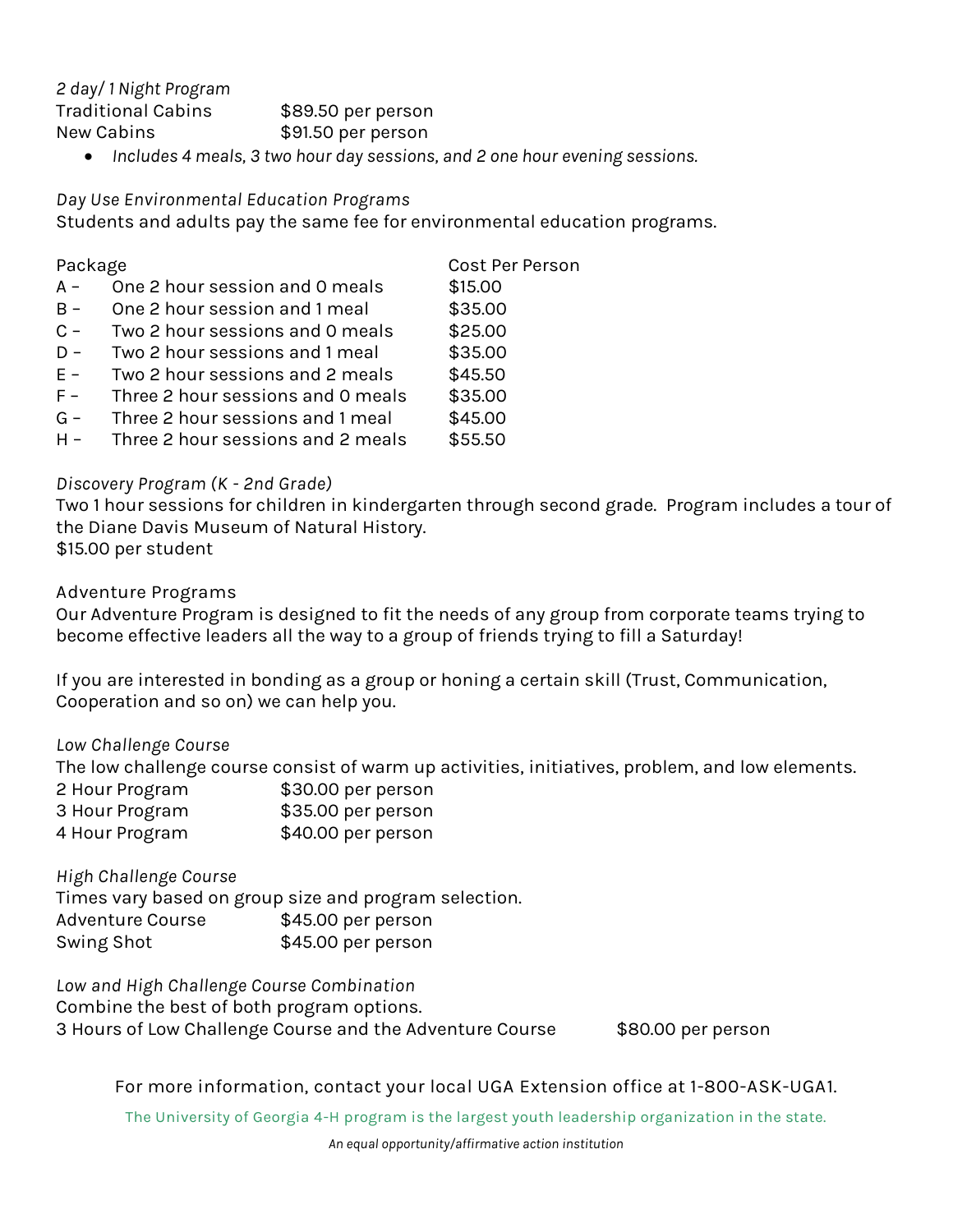## *Canoe Adventure* Enjoy an afternoon canoeing Rock Eagle lake while focusing on group dynamics. 2 Hour Program without Instruction \$50.00 per location 2 Hour Program with Instruction \$10.00 per person

**Rates for Non-Residential Groups Minimum Charge for Using a facility**

| Auditorium                                                                                                    | \$1,000.00 per day (8 hours)<br>\$200.00 each additional hour                                 |
|---------------------------------------------------------------------------------------------------------------|-----------------------------------------------------------------------------------------------|
| Chapel                                                                                                        | \$350 per day                                                                                 |
| GA EMC Classroom & Senior Pavilion                                                                            | \$2,000.00 per day                                                                            |
| Sutton Hall East/West<br>Sutton Hall is equipped with rectangular tables.<br>Additional fee for round tables. | \$400.00 per side per day<br>\$800.00 both sides<br>\$15 per round table<br>\$70 delivery fee |
| Atlanta Gas<br>Georgia Power<br><b>International Paper</b><br><b>Krannert</b>                                 | \$400.00 per day                                                                              |
| <b>Bankers</b><br>Barkuloo Rich<br>Callaway<br>Hastings                                                       | \$400.00 per day                                                                              |
| Wildlife                                                                                                      | \$500.00 per day                                                                              |
| Founders Lodge                                                                                                | \$500.00 per day                                                                              |
| Tompkins Inn                                                                                                  | \$300.00 per day                                                                              |
| Health Cottage<br>Only available to groups providing onsite nurses station.                                   | \$175.00 per day                                                                              |
| Pavilion I<br>Pavilion III<br>Pavilion IV<br>Pool II Pavilion<br><b>Watson Brown Pavilion</b>                 | \$150.00 per day                                                                              |
| Mini Golf Course<br>Pool I (Capacity 220)<br>Pool II (Capacity 262)<br>Hours: 8:00AM-10:00PM                  | \$50.00 2 hour block<br>\$150.00 plus guard fee<br>\$150.00 plus guard fee                    |

**For more information, contact your local UGA Extension office at 1-800-ASK-UGA1.**

**The University of Georgia 4-H program is the largest youth leadership organization in the state.**